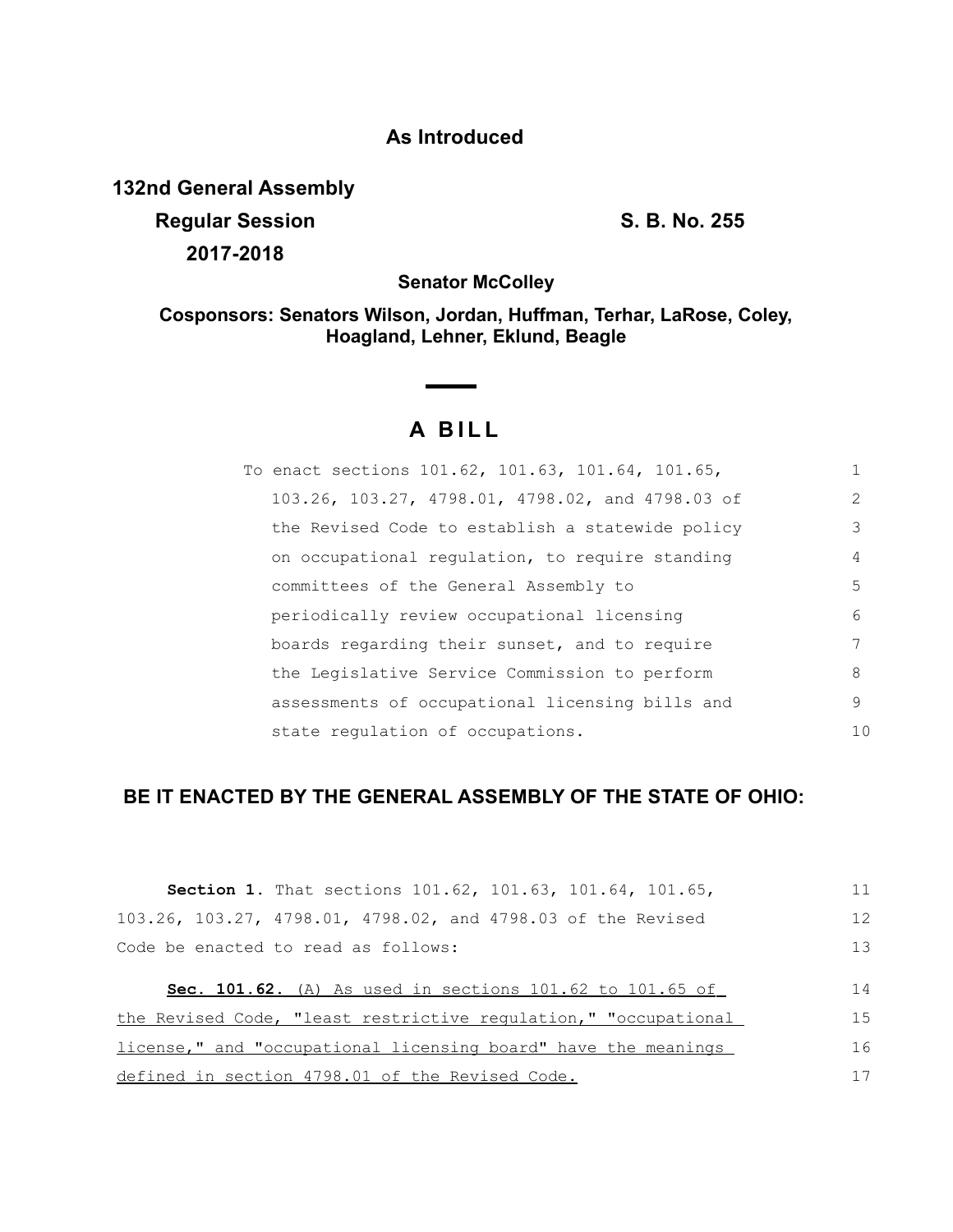| (B) An occupational licensing board shall expire at the          | 18 |
|------------------------------------------------------------------|----|
| end of the thirty-first day of December of the fifth year after  | 19 |
| it was created or last renewed, or on December 31, 2023,         | 20 |
| whichever is later. The expiration of an occupational licensing  | 21 |
| board under this section emancipates a person to lawfully engage | 22 |
| in the profession, occupation, or occupational activity, which   | 23 |
| has been previously licensed by that board, without an           | 24 |
| occupational license, notwithstanding any law of the state that  | 25 |
| requires a person to possess a license to lawfully engage in     | 26 |
| that profession, occupation, or occupational activity.           | 27 |
| (C) The director of budget and management shall not              | 28 |
| authorize the expenditure of any moneys for an occupational      | 29 |
| licensing board on or after the date of its expiration.          | 30 |
| (D) The general assembly may provide by law for the              | 31 |
| orderly, efficient, and expeditious conclusion of an             | 32 |
| occupational licensing board's business and operation. The       | 33 |
| orders, licenses, contracts, and other actions made, taken,      | 34 |
| granted, or performed by the board continue in effect according  | 35 |
| to their terms notwithstanding the board's abolition, unless the | 36 |
| general assembly provides otherwise by law. The general assembly | 37 |
| may provide by law for the temporary or permanent transfer of    | 38 |
| some or all of an expired or abolished board's functions and     | 39 |
| personnel to a successor agency, board, or officer.              | 40 |
| The expiration or abolition of a board does not cause the        | 41 |
| termination or dismissal of any claim pending against the board  | 42 |
| by any person, or any claim pending against any person by the    | 43 |
| board. Unless the general assembly provides otherwise by law for | 44 |
| the substitution of parties, the attorney general shall succeed  | 45 |
| the board with reference to any pending claim.                   | 46 |
| (E) An occupational licensing board may be renewed by            | 47 |

(E) An occupational licensing board may be renewed by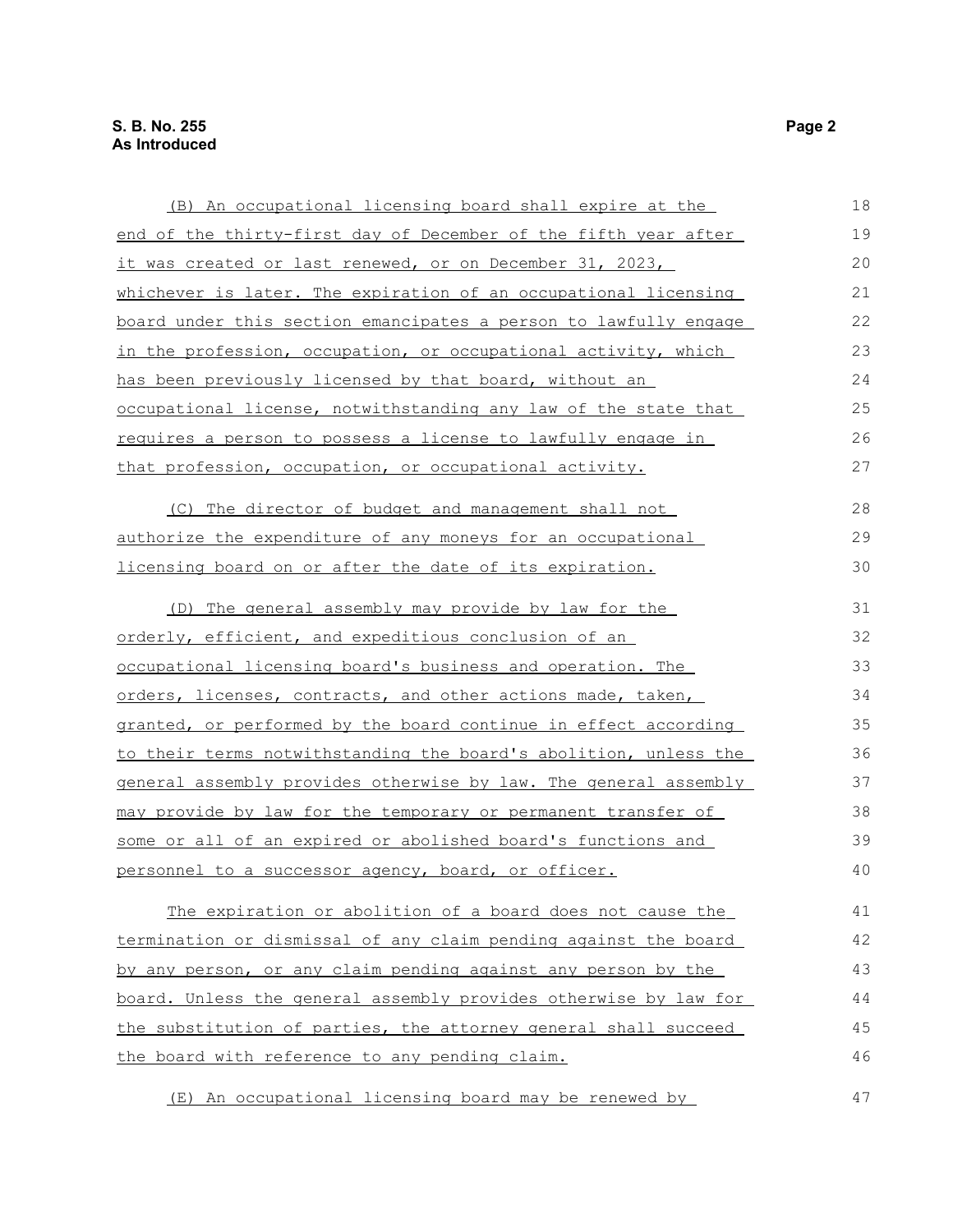| enactment of a law that continues the statutes creating,         | 48 |
|------------------------------------------------------------------|----|
| empowering, governing, or regulating the board. The amendment of | 49 |
| a statute creating, empowering, governing, or regulating a       | 50 |
| board, between the time the board was last reviewed and the time | 51 |
| it is next scheduled to be reviewed does not change the next     | 52 |
| scheduled review date of the board. The next scheduled review    | 53 |
| date changes only if the amendment expressly so provides.        | 54 |
| Sec. 101.63. (A) (1) Not later than the first day of March       | 55 |
| of a calendar year during which an occupational licensing board  | 56 |
| is scheduled to expire under section 101.62 of the Revised Code, | 57 |
| the president of the senate and the speaker of the house of      | 58 |
| representatives each shall direct a standing committee of the    | 59 |
| senate and of the house of representatives, respectively, to     | 60 |
| hold hearings to receive the testimony of the public and of the  | 61 |
| chief executive officer of the board, and otherwise to review,   | 62 |
| consider, and evaluate the usefulness, performance, and          | 63 |
| effectiveness of the board.                                      | 64 |
| (2) The president of the senate and the speaker of the           | 65 |
| house of representatives may, in the same manner as described in | 66 |
| division (A) (1) of this section, direct a standing committee to | 67 |
| review an occupational licensing board for which the director of | 68 |
| the legislative service commission, under section 103.27 of the  | 69 |
| Revised Code, has performed a review.                            | 70 |
| (3) The president of the senate and the speaker of the           | 71 |
| house of representatives shall direct standing committees to     | 72 |
| review approximately twenty per cent of the occupational         | 73 |
| licensing boards each year. All occupational licensing boards    | 74 |
| shall be reviewed over a five-year period including calendar     | 75 |
| years 2019 through 2023, and also during each subsequent five-   | 76 |
| year period.                                                     | 77 |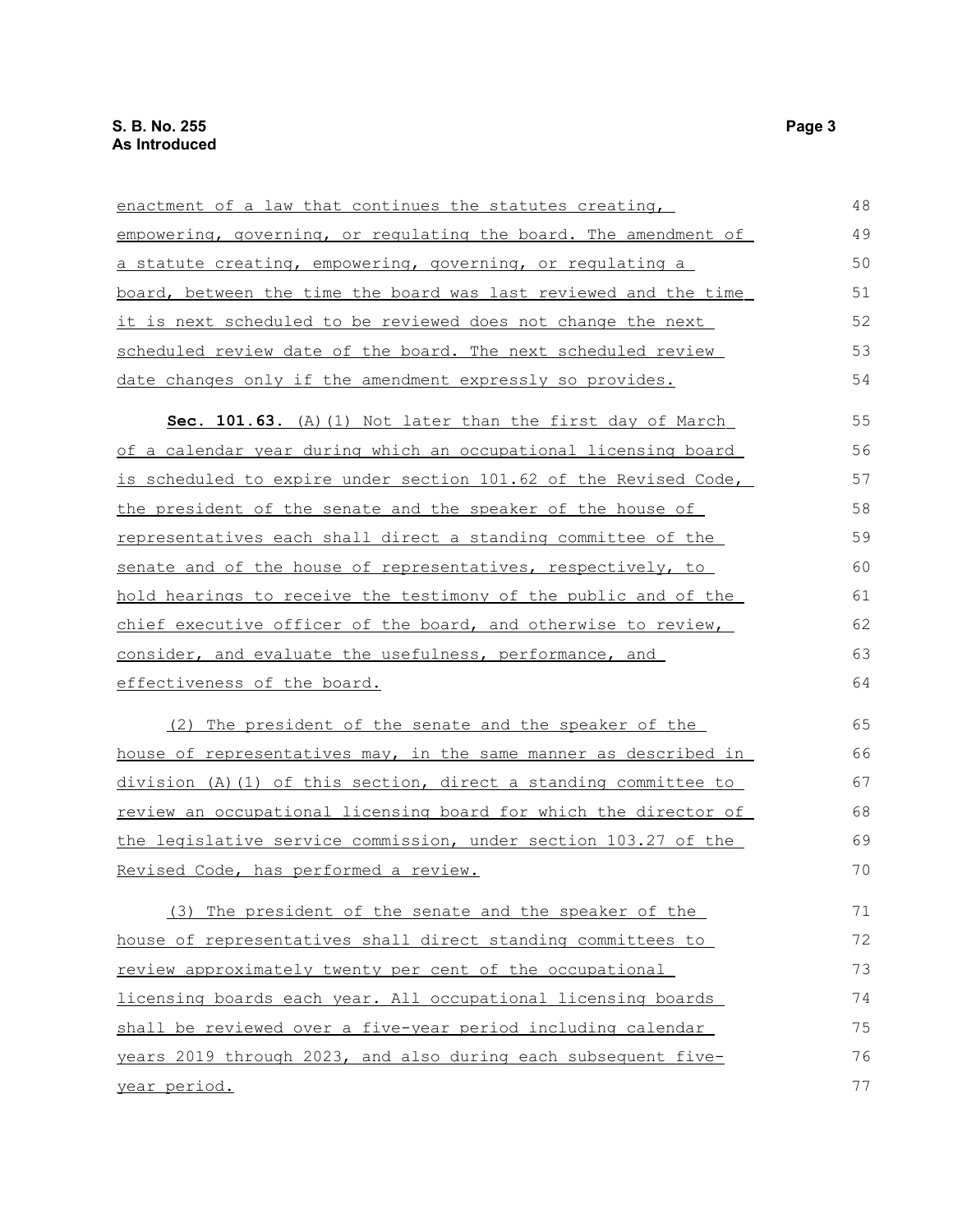| (B) Each occupational licensing board that is scheduled to       | 78  |
|------------------------------------------------------------------|-----|
| be reviewed by a standing committee shall submit to the standing | 79  |
| committee a report that contains all of the following            | 80  |
| information:                                                     | 81  |
| (1) The board's primary purpose and its various goals and        | 82  |
| objectives;                                                      | 83  |
| (2) The board's past and anticipated workload, the number        | 84  |
| of staff required to complete that workload, and the board's     | 85  |
| total number of staff;                                           | 86  |
| (3) The board's past and anticipated budgets and its             | 87  |
| sources of funding;                                              | 88  |
| (4) The number of members of its governing board or other        | 89  |
| governing entity and their compensation, if any.                 | 90  |
| (C) Each board shall have the burden of demonstrating to         | 91  |
| the standing committee a public need for its continued           | 92  |
| existence. In determining whether a board has demonstrated that  | 93  |
| need, the standing committee shall consider, as relevant, all of | 94  |
| the following:                                                   | 95  |
| (1) Whether or not continuation of the board is necessary        | 96  |
| to protect the health and safety of the public, and if so,       | 97  |
| whether or not the board's authority is narrowly tailored to     | 98  |
| protect against present, recognizable, and significant harms to  | 99  |
| the health and safety of the public;                             | 100 |
| (2) Whether or not the public could be protected or served       | 101 |
| in an alternate or less restrictive manner;                      | 102 |
| (3) Whether or not the board serves a specific private           | 103 |
| interest;                                                        | 104 |
| (4) Whether or not rules adopted by the board are                | 105 |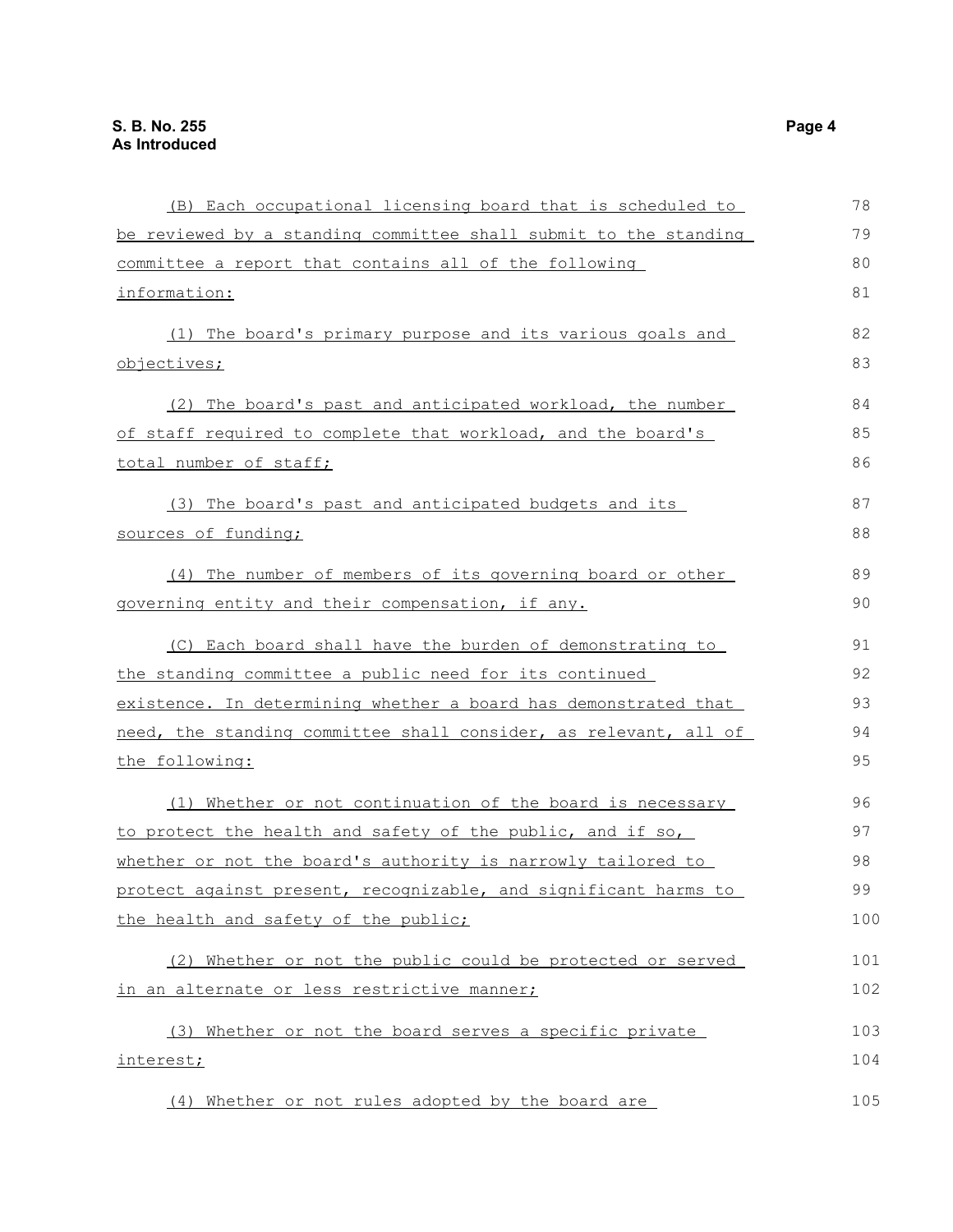| consistent with the legislative mandate of the board as          | 106 |
|------------------------------------------------------------------|-----|
| expressed in the statutes that created and empowered the board;  | 107 |
| (5) The extent to which the board's jurisdiction and             | 108 |
|                                                                  |     |
| programs overlap or duplicate those of other boards, the extent  | 109 |
| to which the board coordinates with those other boards, and the  | 110 |
| extent to which the board's programs could be consolidated with  | 111 |
| the programs of other state departments or boards;               | 112 |
| (6) How many other states regulate the occupation, and the       | 113 |
| amount of regulation exercised by the board compared to the      | 114 |
| regulation, if any, in other states;                             | 115 |
| (7) Whether or not private contractors could be used, in         | 116 |
| an effective and efficient manner, either to assist the board in | 117 |
| the performance of its duties or to perform these duties instead | 118 |
| of the board;                                                    | 119 |
| (8) Whether or not the operation of the board has                | 120 |
| inhibited economic growth, reduced efficiency, or increased the  | 121 |
| cost of government;                                              | 122 |
|                                                                  |     |
| (9) An assessment of the authority of the board regarding        | 123 |
| fees, inspections, enforcement, and penalties;                   | 124 |
| (10) The extent to which the board has permitted qualified       | 125 |
| applicants to serve the public;                                  | 126 |
| (11) The cost-effectiveness of the board in terms of             | 127 |
| number of employees, services rendered, and administrative costs | 128 |
| incurred, both past and present;                                 | 129 |
| (12) Whether or not the board's operation has been impeded       | 130 |
| or enhanced by existing statutes and procedures and by           | 131 |
| budgetary, resource, and personnel practices;                    | 132 |
| (13) Whether the board has recommended statutory changes         | 133 |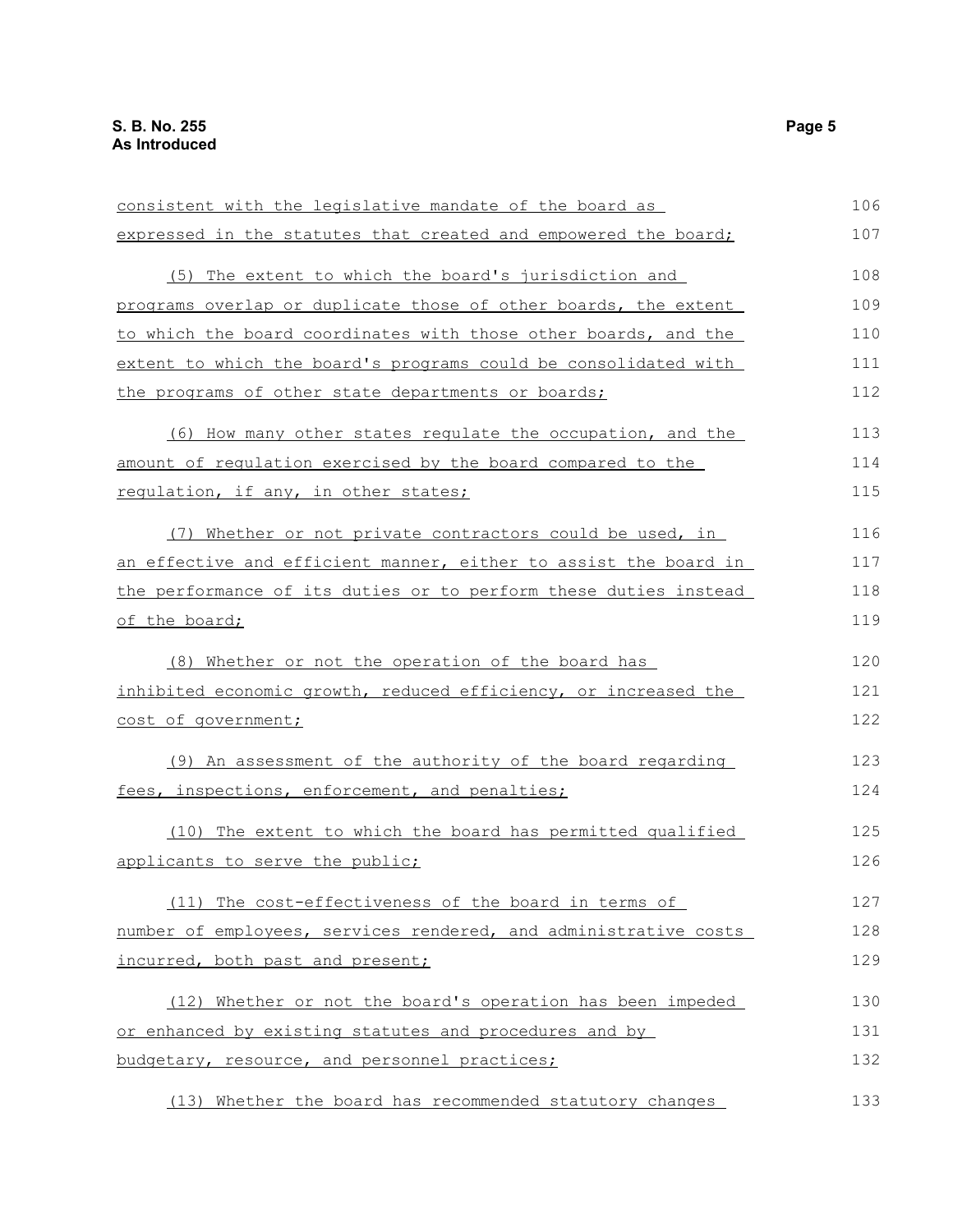| to the general assembly that would benefit the public as opposed | 134 |
|------------------------------------------------------------------|-----|
| to the persons regulated by the board, if any, and whether its   | 135 |
| recommendations and other policies have been adopted and         | 136 |
| implemented;                                                     | 137 |
| (14) Whether the board has required any persons it               | 138 |
| regulates to report to it the impact of board rules and          | 139 |
| decisions on the public as they affect service costs and service | 140 |
| delivery;                                                        | 141 |
| (15) Whether persons regulated by the board, if any, have        | 142 |
| been required to assess problems in their business operations    | 143 |
| that affect the public;                                          | 144 |
| (16) Whether the board has encouraged public participation       | 145 |
| in its rule-making and decision-making;                          | 146 |
| (17) The efficiency with which formal public complaints          | 147 |
| filed with the board have been processed to completion;          | 148 |
| (18) Whether the purpose for which the board was created         | 149 |
| has been fulfilled, has changed, or no longer exists;            | 150 |
| (19) Whether federal law requires that the board be              | 151 |
| renewed in some form;                                            | 152 |
| (20) An assessment of the administrative hearing process         | 153 |
| of a board if the board has an administrative hearing process,   | 154 |
| and whether or not the hearing process is consistent with due    | 155 |
| process rights;                                                  | 156 |
| (21) Whether the requirement for the occupational license        | 157 |
| is consistent with the policies expressed in section 4798.02 of  | 158 |
| the Revised Code, serves a meaningful, defined public interest,  | 159 |
| and provides the least restrictive form of regulation that       | 160 |
| adequately protects the public interest;                         | 161 |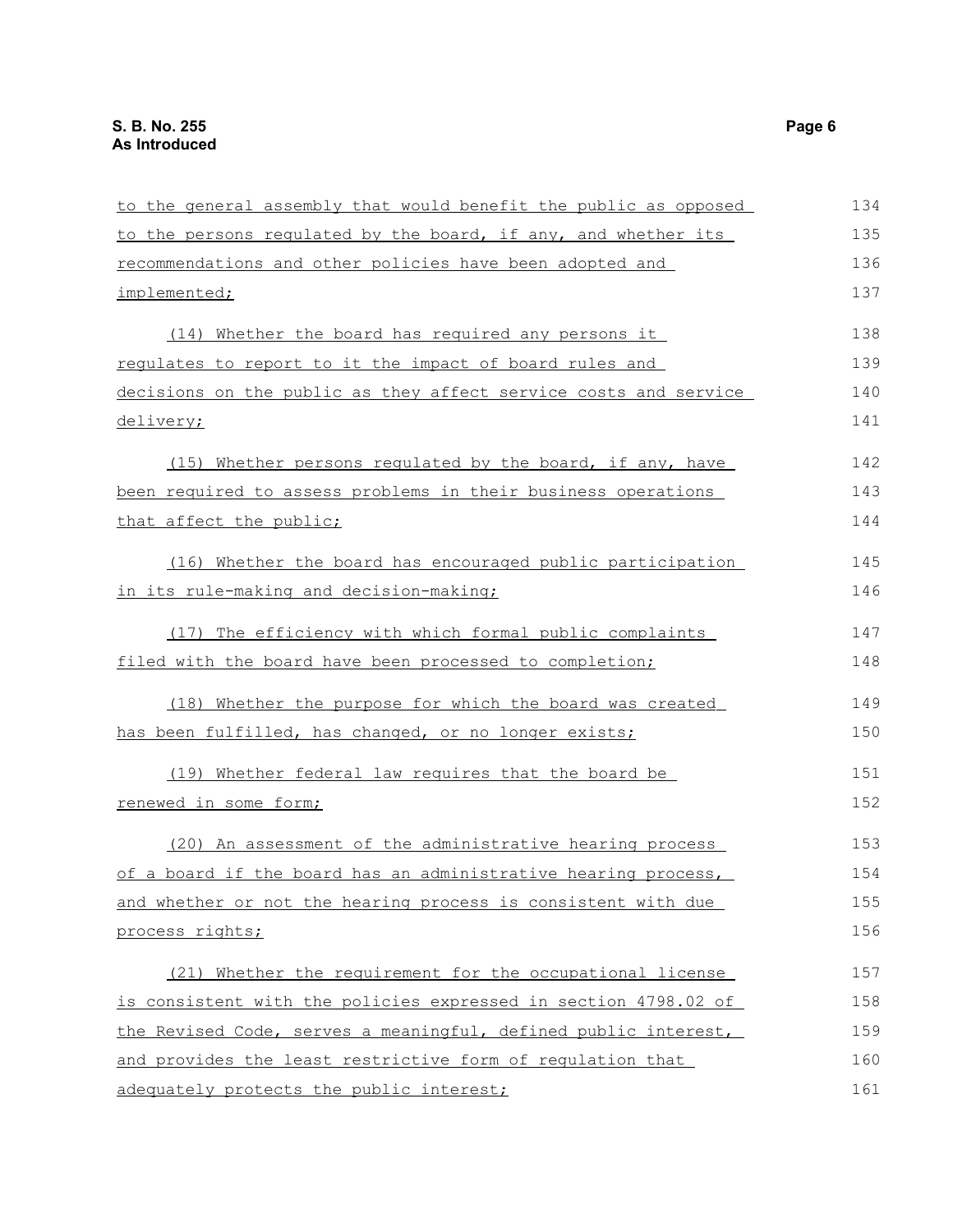| (22) The extent to which licensing ensures that                  | 162 |
|------------------------------------------------------------------|-----|
| practitioners have occupational skill sets or competencies that  | 163 |
| are substantially related to protecting consumers from present,  | 164 |
| significant, and substantiated harms that threaten public health | 165 |
| and safety, and the impact that those criteria have on           | 166 |
| applicants for a license, particularly those with moderate or    | 167 |
| low incomes, seeking to enter the occupation or profession;      | 168 |
| (23) The extent to which the requirement for the                 | 169 |
| occupational license stimulates or restricts competition,        | 170 |
| affects consumer choice, and affects the cost of services;       | 171 |
| (24) An assessment of whether or not changes are needed in       | 172 |
| the enabling laws of the board in order for it to comply with    | 173 |
| the criteria suggested by the considerations listed in divisions | 174 |
| $(C)$ $(1)$ to $(23)$ of this section.                           | 175 |
| For division (C) of this section, a government regulatory        | 176 |
| requirement protects or serves the public interest if it         | 177 |
| provides protection from present, significant, and substantiated | 178 |
| harms to the health and safety of the public.                    | 179 |
| Sec. 101.64. The president of the senate and the speaker         | 180 |
| of the house of representatives shall notify the chief of the    | 181 |
| common sense initiative office, established under section 107.61 | 182 |
| of the Revised Code, when a board is identified to be reviewed   | 183 |
| by a standing committee under section 101.63 of the Revised      | 184 |
| Code. The chief or the chief's designee shall appear and testify | 185 |
| before the standing committee, with respect to the board, and    | 186 |
| shall testify on at least all of the following:                  | 187 |
| (A) Whether or not the common sense initiative office has,       | 188 |
| within the previous five years, received commentary related to   | 189 |
| the board through the comment system established under section   | 190 |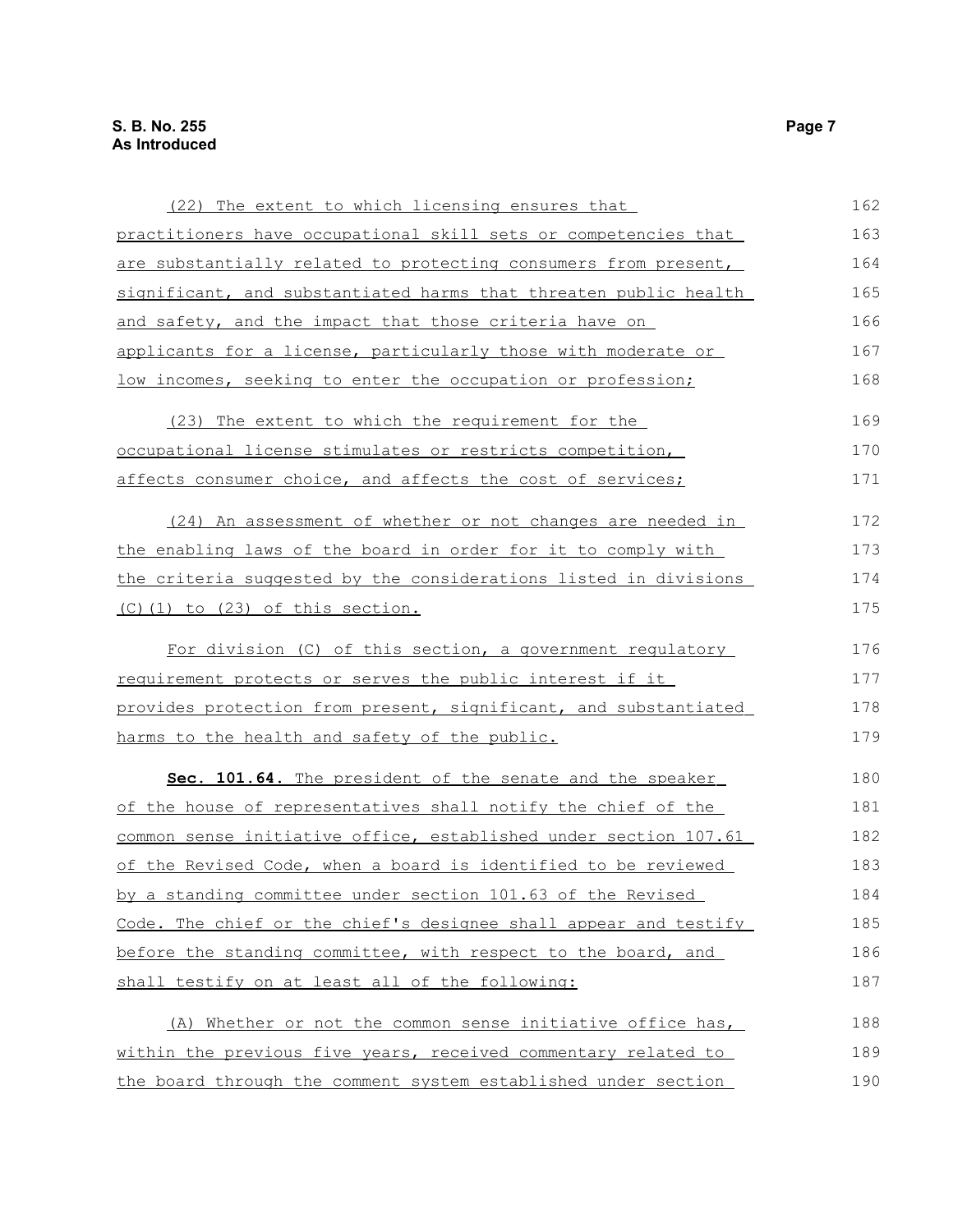## 107.62 of the Revised Code;

| (B) Whether or not the common sense initiative office has,       | 192 |
|------------------------------------------------------------------|-----|
| within the previous five years, received advice from the small   | 193 |
| business advisory council with respect to rules of the board;    | 194 |
| (C) Any other information the chief believes will                | 195 |
| elucidate the effectiveness and efficiency of the board and in   | 196 |
| particular the quality of customer service provided by the       | 197 |
| <u>board.</u>                                                    | 198 |
| Sec. 101.65. (A) After the completion of the review of a         | 199 |
| board under section 101.63 of the Revised Code, the standing     | 200 |
| committee that conducted the review may prepare and publish a    | 201 |
| report of its findings and recommendations. A standing committee | 202 |
| may include in a single report its findings and recommendations  | 203 |
| regarding more than one board. If the standing committee         | 204 |
| prepares and publishes a report, the committee shall furnish a   | 205 |
| copy of the report to the president of the senate, the speaker   | 206 |
| of the house of representatives, the governor, and each affected | 207 |
| board. Any published report shall be made available to the       | 208 |
| public in the offices of the house of representatives and senate | 209 |
| clerks during reasonable hours. As part of a report, the         | 210 |
| standing committee may present its recommendations to the        | 211 |
| general assembly in bill form.                                   | 212 |
| (B) Recommendations made by the standing committee shall         | 213 |
| indicate how or whether their implementation will do each of the | 214 |
| following:                                                       | 215 |
| (1) Improve efficiency in the management of state                | 216 |
| government;                                                      | 217 |
| Improve services rendered to citizens of the state;<br>(2)       | 218 |
| (3) Simplify and improve preparation of the state budget;        | 219 |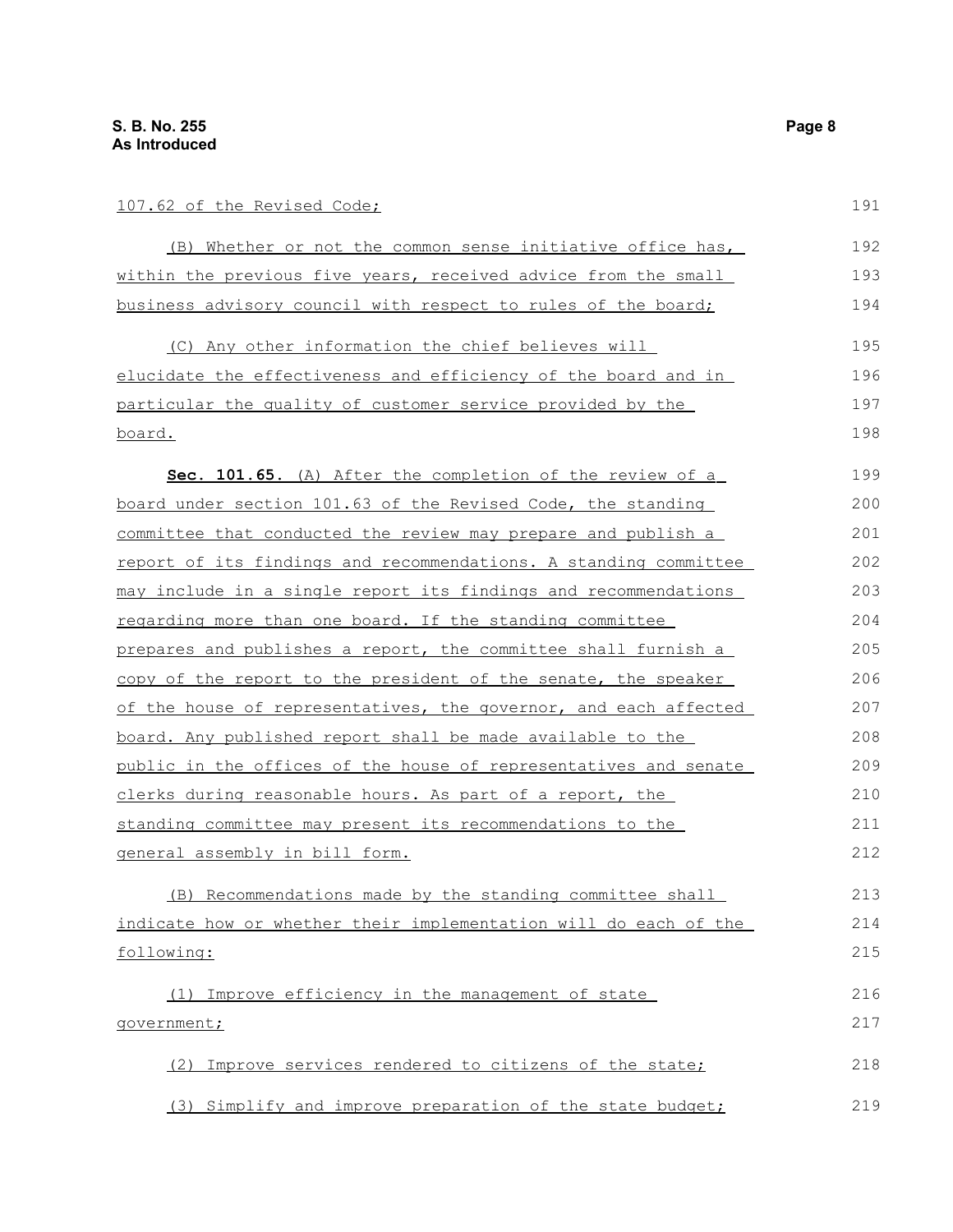| (4) Conserve the natural resources of the state;                 | 220 |
|------------------------------------------------------------------|-----|
| (5) Promote the orderly growth of the state and its              | 221 |
| government;                                                      | 222 |
| (6) Promote that occupational regulations shall be               | 223 |
| construed and applied to increase economic opportunities,        | 224 |
| promote competition, and encourage innovation;                   | 225 |
| (7) Provide for the least restrictive regulation by              | 226 |
| repealing the current regulation and replacing it with a less    | 227 |
| restrictive requlation that is consistent with the policies      | 228 |
| expressed in section 4798.02 of the Revised Code;                | 229 |
| (8) Improve the effectiveness of the services performed by       | 230 |
| the service departments of the state;                            | 231 |
| (9) Avoid duplication of effort by state agencies or             | 232 |
| boards;                                                          | 233 |
| (10) Improve the organization and coordination of the            | 234 |
| state government in one or more of the ways listed in divisions  | 235 |
| (B)(1) to (9) of this section.                                   | 236 |
| Sec. 103.26. (A) As used in this section and section             | 237 |
| 103.27 of the Revised Code:                                      | 238 |
| "Least restrictive regulation" has the meaning defined in        | 239 |
| section 4798.01 of the Revised Code.                             | 240 |
| "Occupational regulation" means a statute or rule that           | 241 |
| controls an individual's practice of a trade or profession.      | 242 |
| (B) With respect to legislation that has been introduced         | 243 |
| in the house of representatives or in the senate, which proposes | 244 |
| to substantially change or enact an occupational regulation, the | 245 |
| director of the legislative service commission shall perform an  | 246 |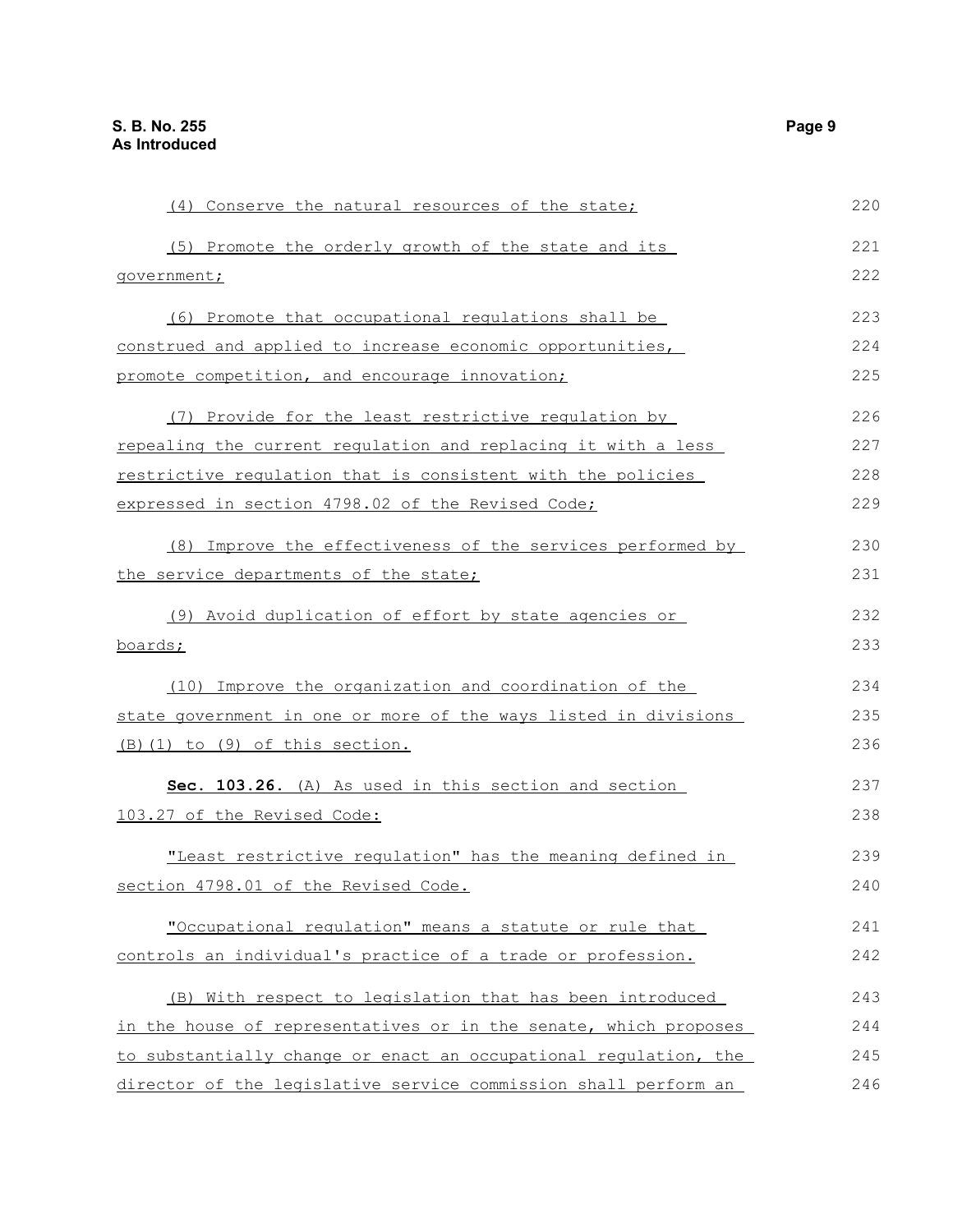| assessment of the legislation. The assessment shall attempt to          | 247 |
|-------------------------------------------------------------------------|-----|
| <u>ascertain whether or not the regulatory scheme proposed in the </u>  | 248 |
| legislation is consistent with the policies expressed in section        | 249 |
| 4798.02 of the Revised Code with respect to proposing the least         | 250 |
| restrictive regulation to protect consumers from present,               | 251 |
| significant, and substantiated harms that threaten public health        | 252 |
| <u>and safety. The director shall issue a report of the assessment,</u> | 253 |
| to the general assembly, in a timely manner.                            | 254 |
| To the extent possible with readily available or                        | 255 |
| <u>obtainable information, the assessment shall consider the</u>        | 256 |
| potential consequences of the legislation with respect to:              | 257 |
| (1) Opportunities for employment within the occupation;                 | 258 |
| (2) Consumer choices and costs;                                         | 259 |
| (3) Market competition;                                                 | 260 |
| (4) Cost to government.                                                 | 261 |
| (C) The assessment performed under division (B) of this                 | 262 |
| section may include a comparison of the regulatory scheme put           | 263 |
| forth in the legislation with the current regulatory scheme in          | 264 |
| <u>other similar states for the same occupation.</u>                    | 265 |
| (D) The sponsor of a bill, in order to assist the director              | 266 |
| of the legislative service commission with the director's duties        | 267 |
| under division (B) of this section, may submit to the director          | 268 |
| any relevant information, including the following:                      | 269 |
| (1) Evidence of present, significant, and substantiated                 | 270 |
| harms to consumers in the state;                                        | 271 |
| (2) An explanation of why existing civil or criminal laws               | 272 |
| or procedures are inadequate to prevent or remedy any harm to           | 273 |
| the public;                                                             | 274 |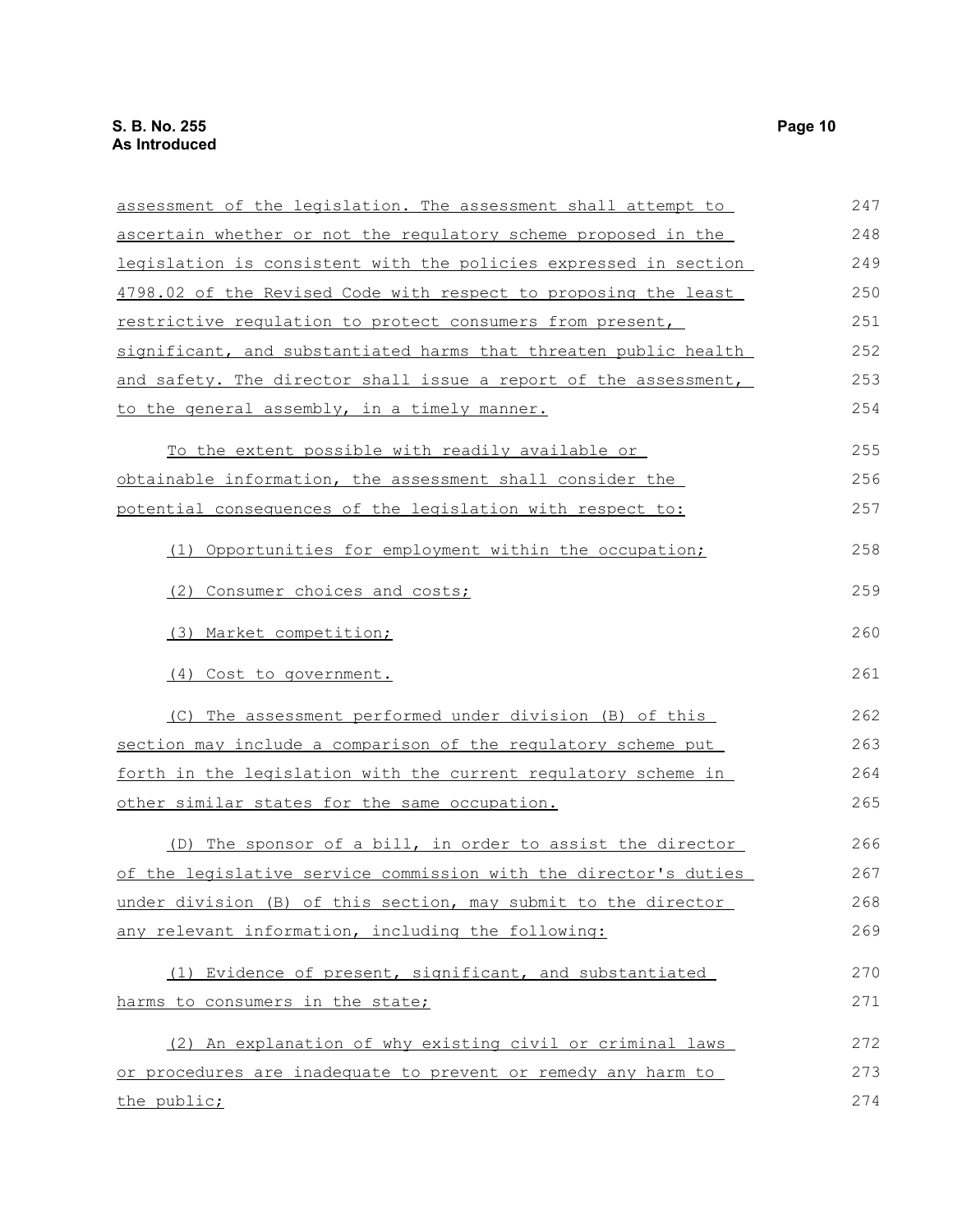| (3) An explanation of why a less restrictive regulation,         | 275 |
|------------------------------------------------------------------|-----|
| that is consistent with the policies expressed in section        | 276 |
| 4798.02 of the Revised Code, is not proposed;                    | 277 |
| (4) The names of associations, organizations, or other           | 278 |
| groups representing the occupation seeking regulation and the    | 279 |
| approximate number of members in each in this state;             | 280 |
| (5) The functions typically performed by members of this         | 281 |
| occupation and whether they are identical or similar to those    | 282 |
| performed by another occupation;                                 | 283 |
| (6) Whether specialized training, education, or experience       | 284 |
| is required to engage in the occupation and, if so, how current  | 285 |
| practitioners acquired that training, education, or experience;  | 286 |
| (7) Whether or not the proposed regulation would change          | 287 |
| the way practitioners of the occupation acquire any necessary    | 288 |
| specialized training, education, or experience and, if so, why;  | 289 |
| (8) Whether or not any current practitioners of the              | 290 |
| occupation in this state lack whatever specialized training,     | 291 |
| education, or experience might be required to engage in the      | 292 |
| occupation and, if so, how the proposed requlation would address | 293 |
| that deficiency;                                                 | 294 |
| (9) Whether or not new entrants into the occupation would        | 295 |
| be required to provide evidence of any necessary training,       | 296 |
| education, or experience, or to pass an examination, or both;    | 297 |
| (10) Whether or not current practitioners would be               | 298 |
| required to provide evidence of any necessary training,          | 299 |
| education, or experience, or to pass an examination, and, if     | 300 |
| not, why not;                                                    | 301 |
| (11) The expected impact of the proposed regulation on the       | 302 |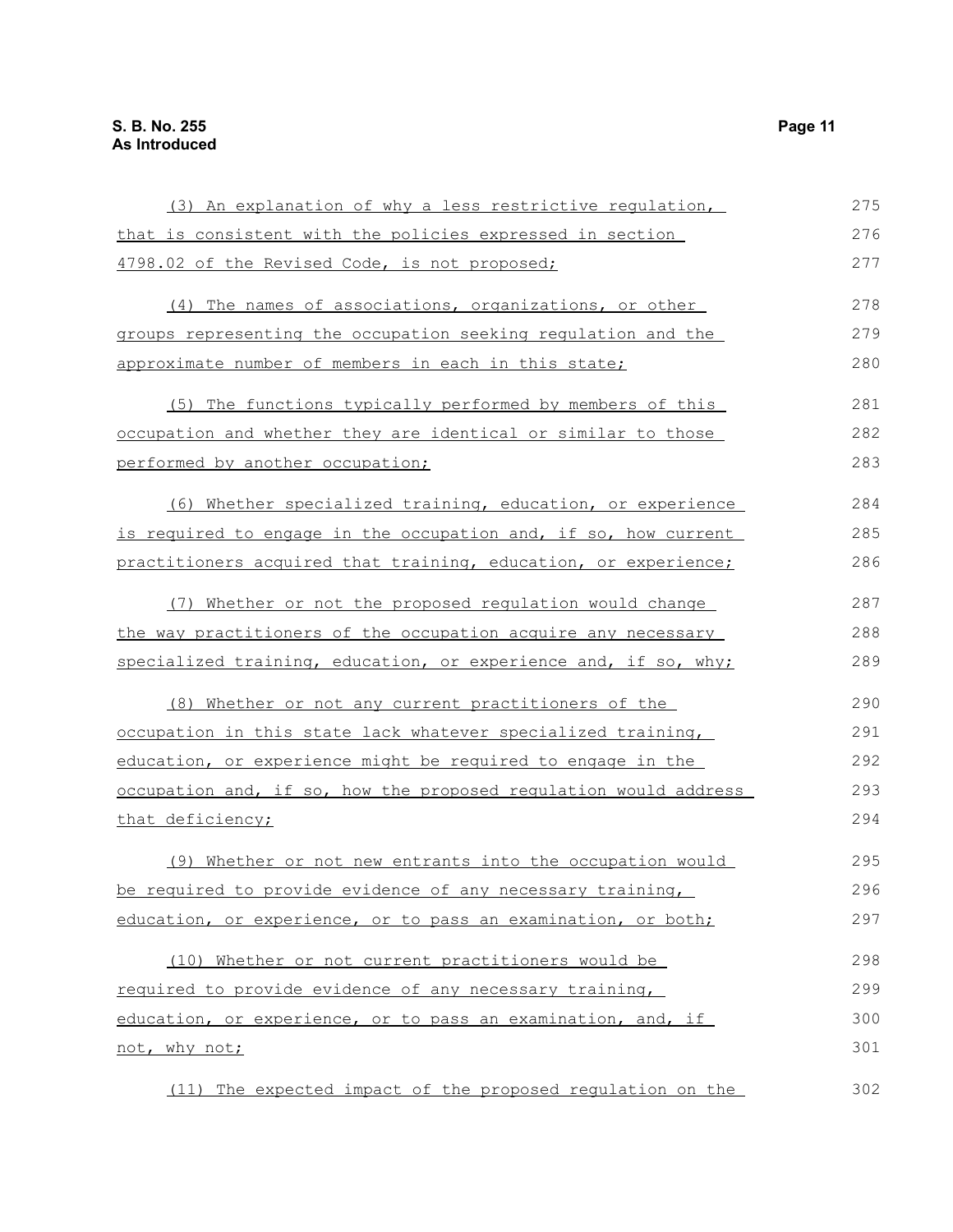supply of practitioners of the occupation and on the cost of services or goods provided by the occupation; (12) Information from others knowledgeable about the occupation, and the related economic factors. (E) A bill which proposes to substantially change or enact an occupational regulation shall not be favorably reported out of committee until after the committee members have received and considered the assessment provided under division (B) of this section, unless two-thirds of the members of the committee vote in the affirmative to favorably report the bill. **Sec. 103.27.** (A) Each calendar year, beginning in 2018, the director of the legislative service commission shall perform an assessment of approximately twenty per cent of occupations subject to regulation by the state. The assessment shall attempt to ascertain whether or not the current regulatory scheme being utilized in this state is consistent with the policies expressed in section 4798.02 of the Revised Code. The director shall issue a report of the assessments performed during a calendar year, not later than the first day of December of that year, to the general assembly and to the attorney general. The report shall include instructions, as necessary, which describe how the current regulatory scheme may be amended to improve consistency with the policies expressed in section 4798.02 of the Revised Code. The director may require that information be submitted by any department or board that regulates the occupation. The director shall, over a five-year period including calendar years 2018 through 2022, perform assessments of all occupations subject to regulation by the state. The director's 303 304 305 306 307 308 309 310 311 312 313 314 315 316 317 318 319 320 321 322 323 324 325 326 327 328 329 330 331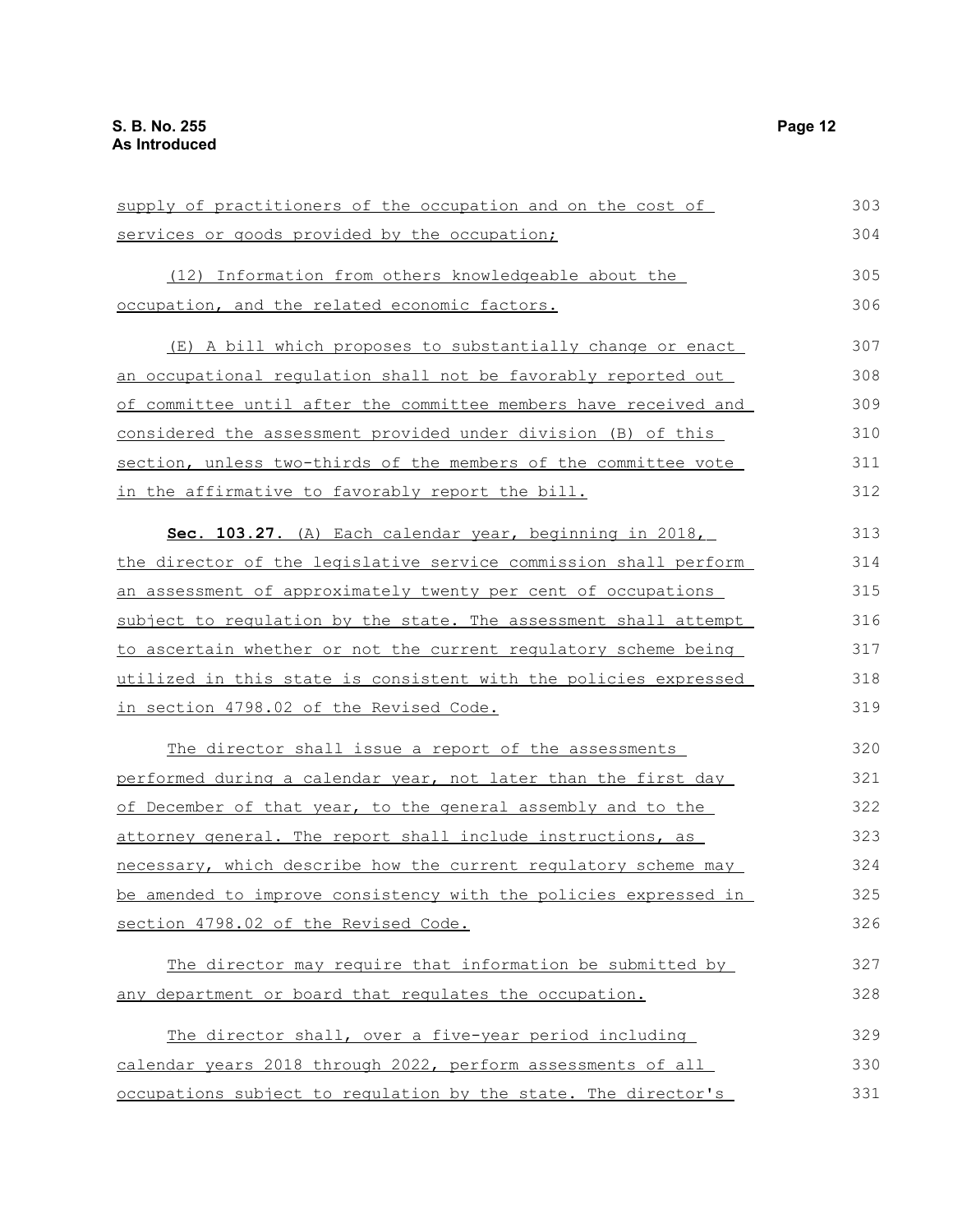| assessment of an occupation may be scheduled to coincide with,         | 332 |
|------------------------------------------------------------------------|-----|
| and be done in conjunction with, the review of an occupational         | 333 |
| licensing board being done by a standing committee of the              | 334 |
| general assembly under section 101.63 of the Revised Code.             | 335 |
| Sec. 4798.01. (A) As used in this chapter:                             | 336 |
| "Certification" means a voluntary program in which a                   | 337 |
| private organization or the state grants nontransferable               | 338 |
| recognition to an individual who meets personal qualifications         | 339 |
| established by the private organization or state law.                  | 340 |
| "Lawful occupation" means a course of conduct, pursuit, or             | 341 |
| profession that includes the sale of goods or services that are        | 342 |
| not themselves illegal to sell irrespective of whether the             | 343 |
| individual selling the goods or services is subject to an              | 344 |
| occupational regulation.                                               | 345 |
| "Least restrictive regulation" means the public policy of              | 346 |
| relying on one of the following, listed from the least to the          | 347 |
| most restrictive, as a means of consumer protection: market            | 348 |
| competition; third-party or consumer-created ratings and               | 349 |
| <u>reviews; private certification; specific private civil cause of</u> | 350 |
| action to remedy consumer harm; actions under Chapter 1345. of         | 351 |
| the Revised Code; regulation of the process of providing the           | 352 |
| specific goods or services to consumers; inspection; bonding or        | 353 |
| insurance; registration; government certification; specialty           | 354 |
| occupational license for medical reimbursement; and occupational       | 355 |
| <u>license.</u>                                                        | 356 |
| "Occupational license" means nontransferable authorization             | 357 |
| in law that an individual must possess in order to perform a           | 358 |
| lawful occupation for compensation based on meeting personal           | 359 |
| qualifications established by statute, or by a rule authorized         | 360 |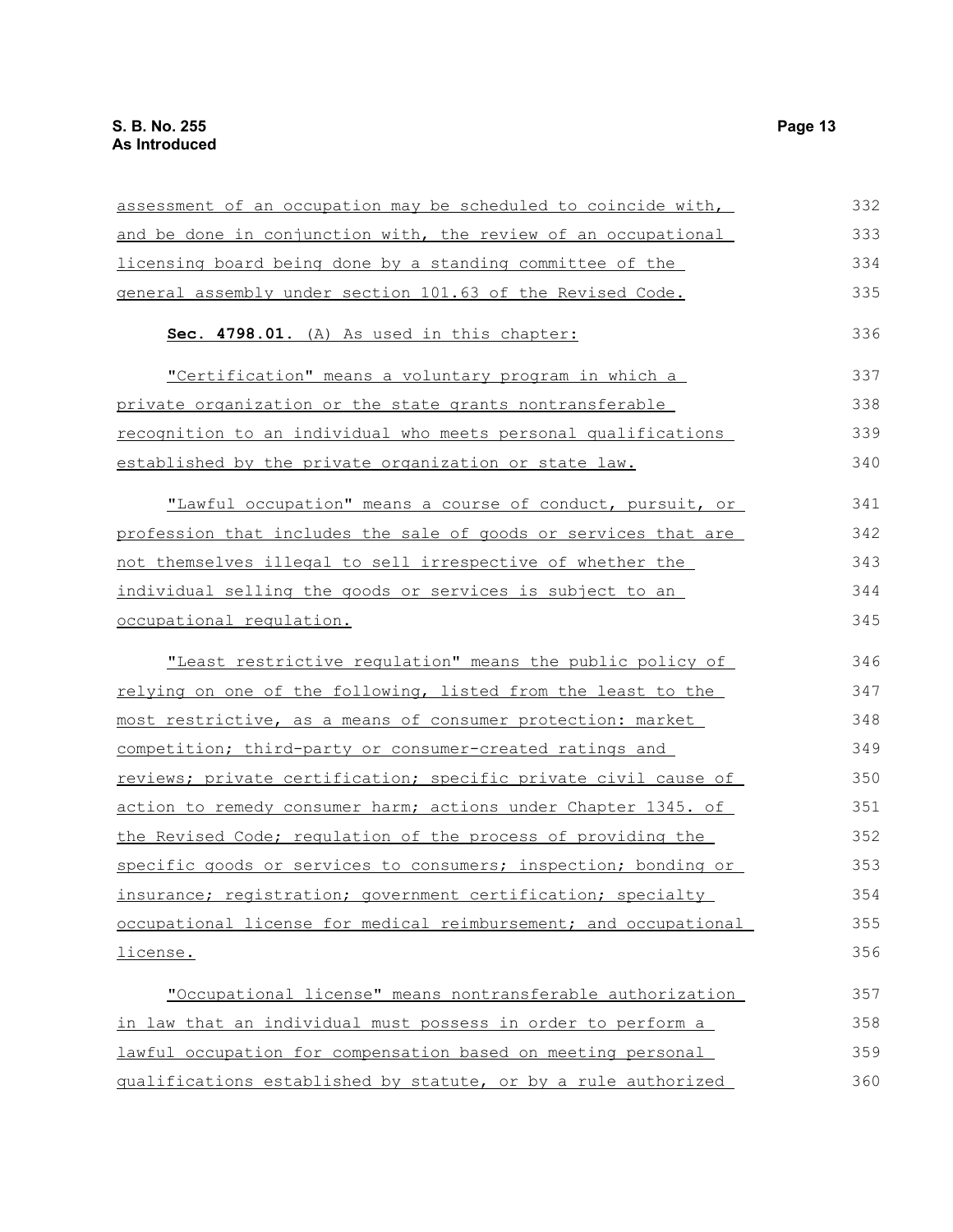| <u>by statute.</u>                                               | 361 |
|------------------------------------------------------------------|-----|
| "Occupational licensing board" means any board,                  | 362 |
| commission, committee, or council, or any other similar state    | 363 |
| public body, and any administrative department enumerated under  | 364 |
| section 121.02 of the Revised Code, and any agency, division, or | 365 |
| office of state government, that issues an occupational license. | 366 |
| "Occupational regulation" means a statute, policy, rule,         | 367 |
| adjudication order, practice, or other state law requiring an    | 368 |
| individual to possess certain personal qualifications to use an  | 369 |
| occupational title or work in a lawful occupation. "Occupational | 370 |
| requlation" includes registration, certification, and            | 371 |
| occupational license. "Occupational requlation" excludes a       | 372 |
| business license, facility license, building permit, or zoning   | 373 |
| and land use regulation, except to the extent those laws         | 374 |
| regulate an individual's personal qualifications to perform a    | 375 |
| lawful occupation.                                               | 376 |
| "Personal qualifications" mean criteria related to an            | 377 |
| individual's personal background and characteristics including   | 378 |
| completion of an approved educational program, satisfactory      | 379 |
| performance on an examination, work experience, other evidence   | 380 |
| of attainment of requisite skills or knowledge, moral standing,  | 381 |
| criminal history, and completion of continuing education.        | 382 |
| "Registration" means a requirement to give notice to the         | 383 |
| government that may include the individual's name and address,   | 384 |
| the individual's agent for service of process, the location of   | 385 |
| the activity to be performed, and a description of the service   | 386 |
| the individual provides. "Registration" does not include         | 387 |
| personal qualifications but may require a bond or insurance.     | 388 |

"Specialty occupational license for medical reimbursement" 389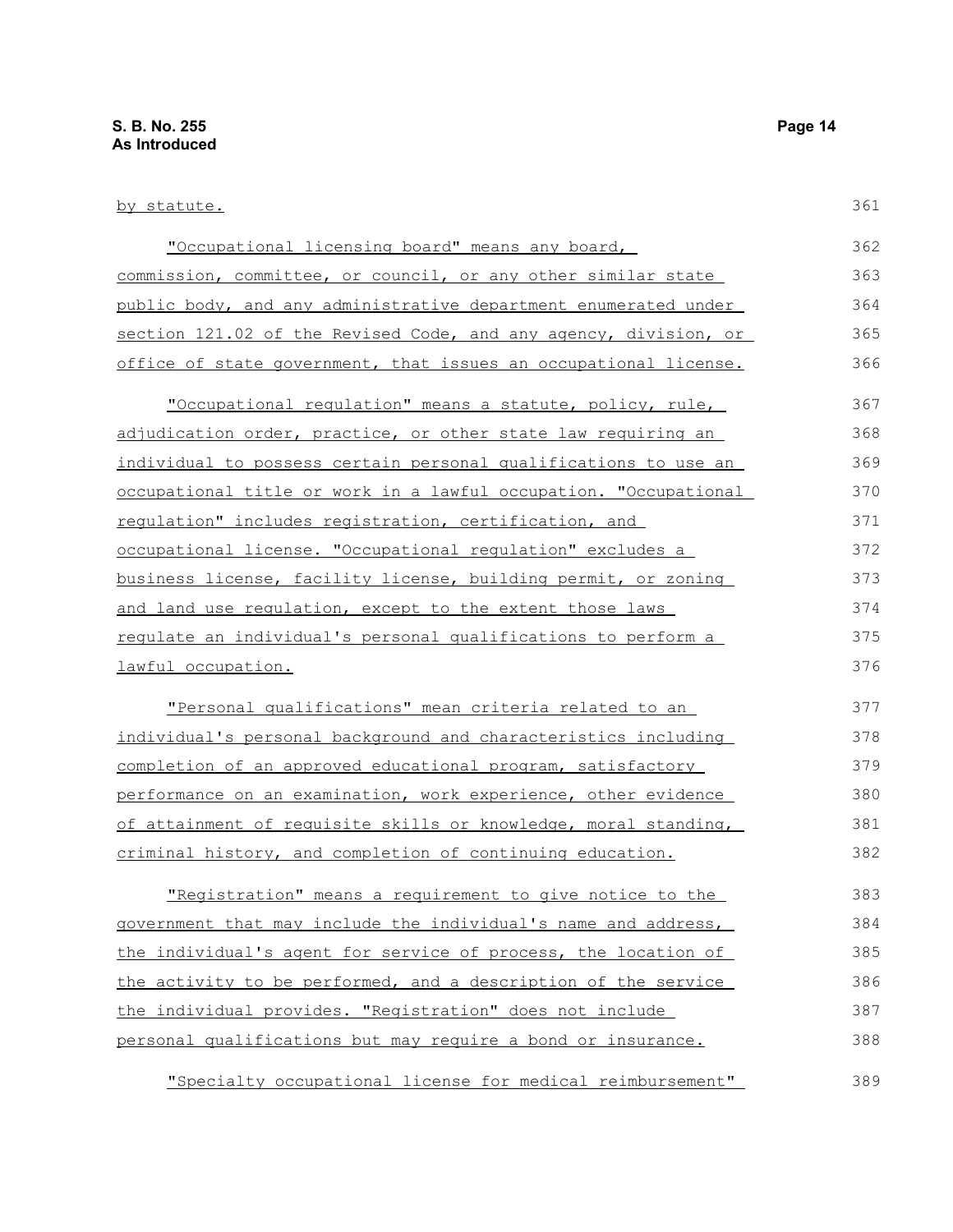| is a nontransferable authorization in law for an individual to   | 390 |
|------------------------------------------------------------------|-----|
| qualify for payment or reimbursement from a government agency,   | 391 |
| for providing identified medical services, based on meeting      | 392 |
| personal qualifications established in law, which may be         | 393 |
| recognized by a private company.                                 | 394 |
| (B) For purposes of this chapter:                                | 395 |
| (1) The terms "certification" and "registration" are not         | 396 |
| synonymous with "occupational license."                          | 397 |
| (2) The use of the words "certification" and "certified"         | 398 |
| in other statutes to mean requiring an individual to meet        | 399 |
| certain personal qualifications to work legally shall be         | 400 |
| interpreted for the purposes of this chapter as requiring an     | 401 |
| individual to meet the requirements of an "occupational          | 402 |
| license."                                                        | 403 |
| (3) The use of the words "registration" and "registered"         | 404 |
| in other statutes to mean requiring an individual to meet        | 405 |
| certain personal qualifications to work legally shall be         | 406 |
| interpreted for the purposes of this chapter as requiring an     | 407 |
| individual to meet the requirements of an "occupational          | 408 |
| license."                                                        | 409 |
| Sec. 4798.02. With respect to occupational requlation, all       | 410 |
| of the following are the policy of the state:                    | 411 |
| (A) Occupational regulations shall be construed and              | 412 |
| applied to increase economic opportunities, promote competition, | 413 |
| and encourage innovation.                                        | 414 |
| (B) Where the state finds it is necessary to displace            | 415 |
| competition, the state will use the least restrictive requlation | 416 |
| to protect consumers from present, significant, and              | 417 |
| substantiated harms that threaten public health and safety. The  | 418 |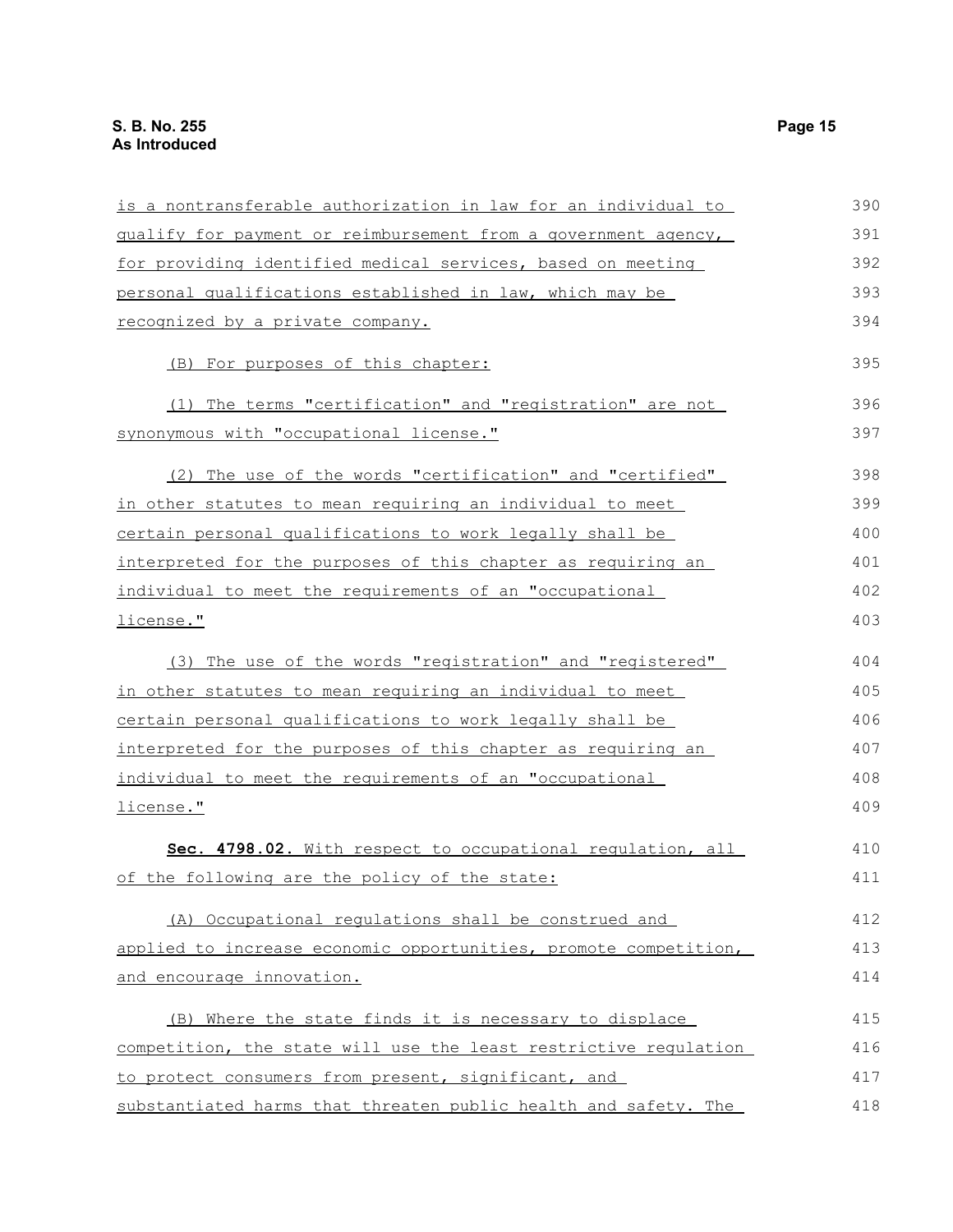| policy of employing the least restrictive regulation shall       | 419 |
|------------------------------------------------------------------|-----|
| presume that market competition and private remedies are         | 420 |
| sufficient to protect consumers. Where needed, requlations shall | 421 |
| be tailored to meet the predominate identified need to protect   | 422 |
| consumers, as follows:                                           | 423 |
| (1) If requlations are intended to protect consumers             | 424 |
| against fraud, the appropriate state action shall be to          | 425 |
| strengthen powers under deceptive trade practices acts.          | 426 |
| (2) If regulations are intended to protect consumers             | 427 |
| against unsanitary facilities and general health and safety      | 428 |
| concerns, the appropriate state action shall be to require       | 429 |
| periodic inspections.                                            | 430 |
| (3) If requlations are intended to protect consumers             | 431 |
| against potential damages to third parties who are not party to  | 432 |
| a contract between the seller and buyer, and other types of      | 433 |
| externalities, the appropriate state action shall be to require  | 434 |
| bonding or insurance.                                            | 435 |
| (4) If requlations are intended to protect consumers             | 436 |
| against potential damages by transient providers, the            | 437 |
| appropriate state action shall be to require registration with   | 438 |
| the secretary of state.                                          | 439 |
| (5) If regulations are intended to protect consumers             | 440 |
| against asymmetrical information between the seller and buyer,   | 441 |
| the appropriate state action shall be to offer voluntary         | 442 |
| certification.                                                   | 443 |
| (6) If regulations are intended to facilitate governmental       | 444 |
| reimbursement for providing medical services for an emerging     | 445 |
| medical specialty, the appropriate state action shall be to      | 446 |
| require a specialty occupational license for medical             | 447 |